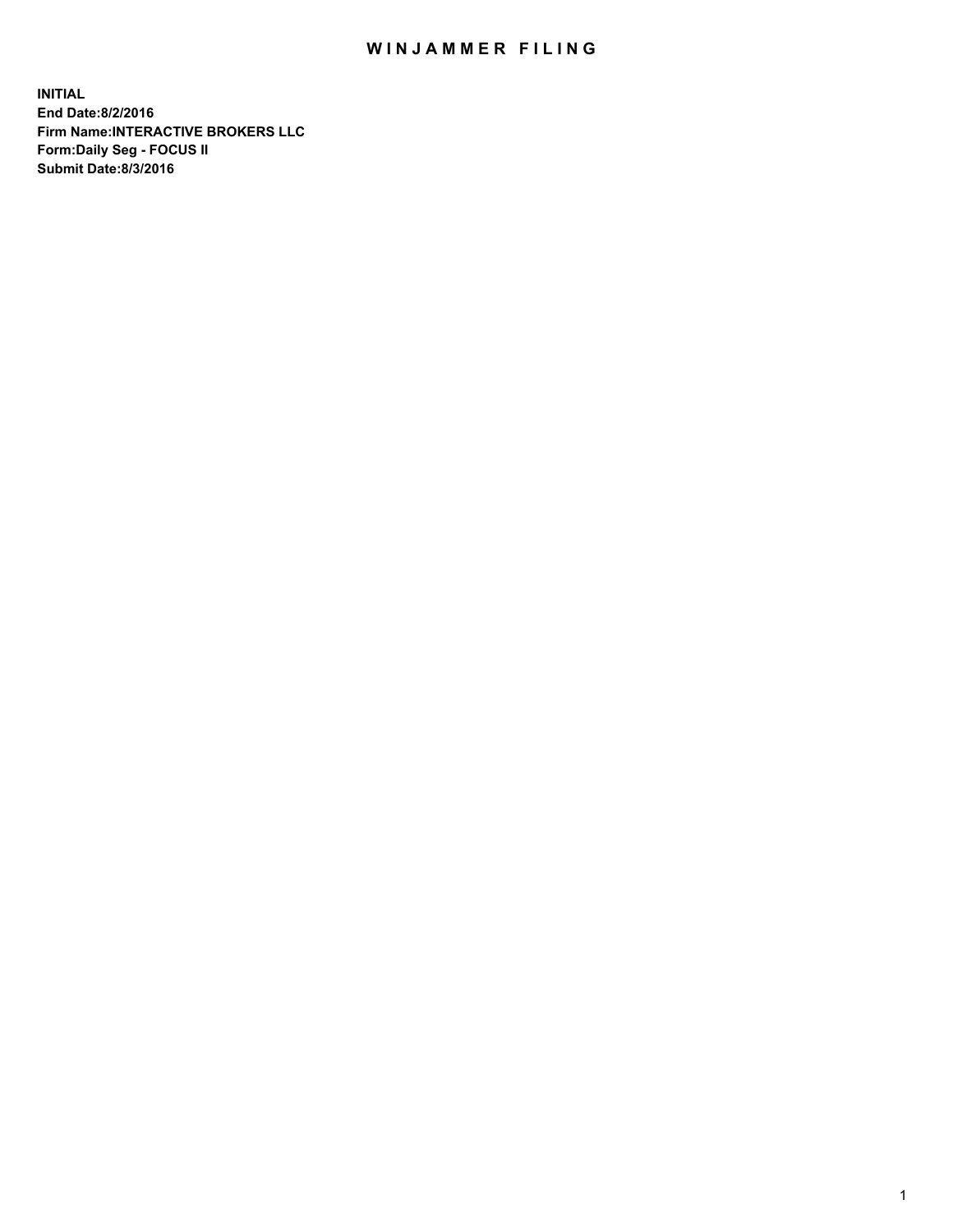## **INITIAL End Date:8/2/2016 Firm Name:INTERACTIVE BROKERS LLC Form:Daily Seg - FOCUS II Submit Date:8/3/2016 Daily Segregation - Cover Page**

| Name of Company<br><b>Contact Name</b><br><b>Contact Phone Number</b><br><b>Contact Email Address</b>                                                                                                                                                                                                                          | <b>INTERACTIVE BROKERS LLC</b><br>James Menicucci<br>203-618-8085<br>jmenicucci@interactivebrokers.c<br>om |
|--------------------------------------------------------------------------------------------------------------------------------------------------------------------------------------------------------------------------------------------------------------------------------------------------------------------------------|------------------------------------------------------------------------------------------------------------|
| FCM's Customer Segregated Funds Residual Interest Target (choose one):<br>a. Minimum dollar amount: ; or<br>b. Minimum percentage of customer segregated funds required:%; or<br>c. Dollar amount range between: and; or<br>d. Percentage range of customer segregated funds required between:% and%.                          | $\overline{\mathbf{0}}$<br>$\overline{\mathbf{0}}$<br>155,000,000 245,000,000<br>00                        |
| FCM's Customer Secured Amount Funds Residual Interest Target (choose one):<br>a. Minimum dollar amount: ; or<br>b. Minimum percentage of customer secured funds required:%; or<br>c. Dollar amount range between: and; or<br>d. Percentage range of customer secured funds required between: % and %.                          | $\overline{\mathbf{0}}$<br>$\mathbf 0$<br>80,000,000 120,000,000<br>00                                     |
| FCM's Cleared Swaps Customer Collateral Residual Interest Target (choose one):<br>a. Minimum dollar amount: ; or<br>b. Minimum percentage of cleared swaps customer collateral required:% ; or<br>c. Dollar amount range between: and; or<br>d. Percentage range of cleared swaps customer collateral required between:% and%. | $\overline{\mathbf{0}}$<br>$\underline{\mathbf{0}}$<br>0 <sub>0</sub><br>0 <sub>0</sub>                    |

Attach supporting documents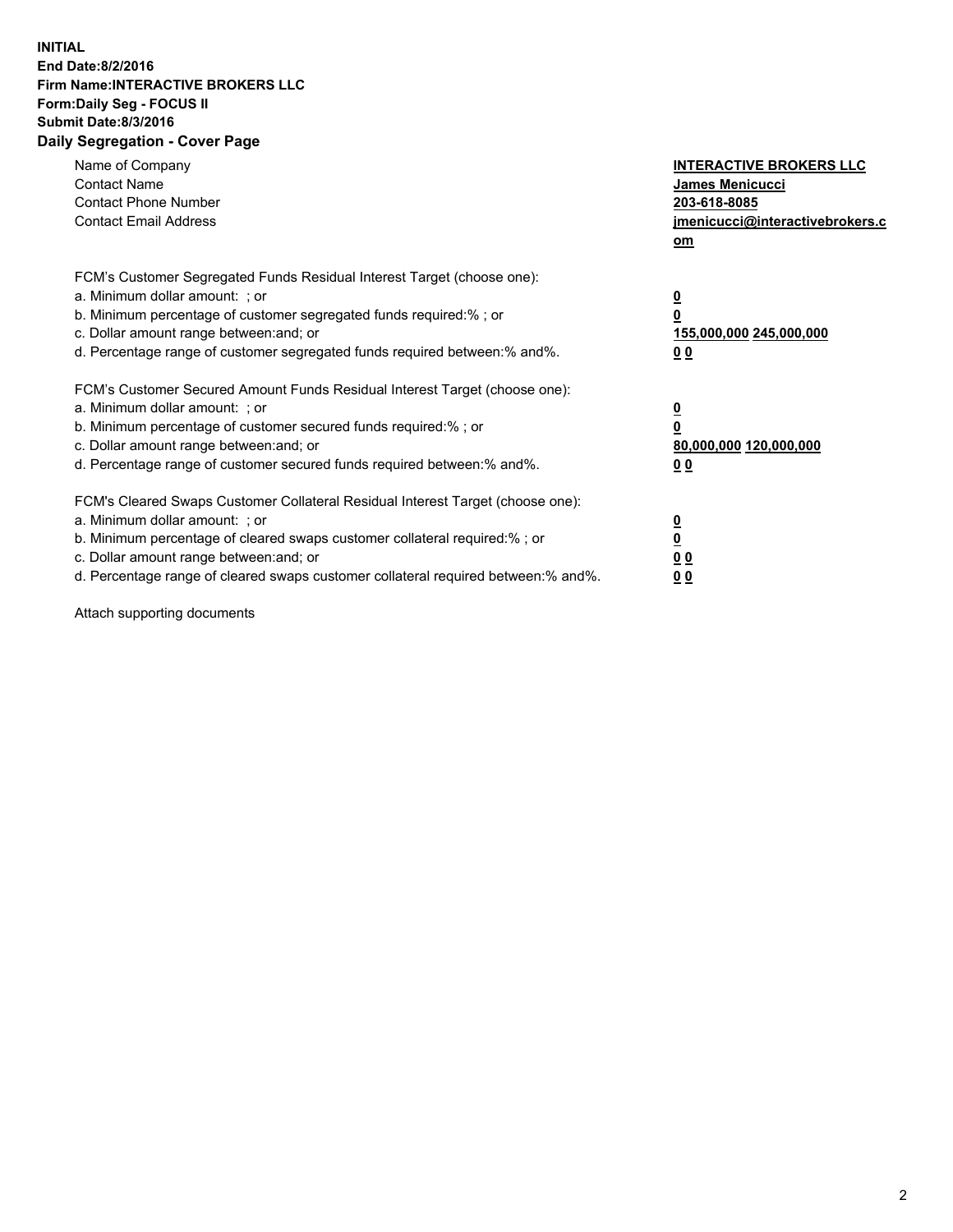## **INITIAL End Date:8/2/2016 Firm Name:INTERACTIVE BROKERS LLC Form:Daily Seg - FOCUS II Submit Date:8/3/2016 Daily Segregation - Secured Amounts**

|     | Foreign Futures and Foreign Options Secured Amounts                                         |                                  |
|-----|---------------------------------------------------------------------------------------------|----------------------------------|
|     | Amount required to be set aside pursuant to law, rule or regulation of a foreign            | $0$ [7305]                       |
|     | government or a rule of a self-regulatory organization authorized thereunder                |                                  |
| 1.  | Net ledger balance - Foreign Futures and Foreign Option Trading - All Customers             |                                  |
|     | A. Cash                                                                                     | 342,239,684 [7315]               |
|     | B. Securities (at market)                                                                   | $0$ [7317]                       |
| 2.  | Net unrealized profit (loss) in open futures contracts traded on a foreign board of trade   | 15,321,697 [7325]                |
| 3.  | Exchange traded options                                                                     |                                  |
|     | a. Market value of open option contracts purchased on a foreign board of trade              | 396,621 [7335]                   |
|     | b. Market value of open contracts granted (sold) on a foreign board of trade                | 40,433 [7337]                    |
| 4.  | Net equity (deficit) (add lines 1.2. and 3.)                                                | 357,917,569 [7345]               |
| 5.  | Account liquidating to a deficit and account with a debit balances - gross amount           | 468,069 [7351]                   |
|     | Less: amount offset by customer owned securities                                            | 0 [7352] 468,069 [7354]          |
| 6.  | Amount required to be set aside as the secured amount - Net Liquidating Equity              | 358,385,638 [7355]               |
|     | Method (add lines 4 and 5)                                                                  |                                  |
| 7.  | Greater of amount required to be set aside pursuant to foreign jurisdiction (above) or line | 358,385,638 [7360]               |
|     | 6.                                                                                          |                                  |
|     | FUNDS DEPOSITED IN SEPARATE REGULATION 30.7 ACCOUNTS                                        |                                  |
| 1.  | Cash in banks                                                                               |                                  |
|     | A. Banks located in the United States                                                       | 1,320,625 [7500]                 |
|     | B. Other banks qualified under Regulation 30.7                                              | 0 [7520] 1,320,625 [7530]        |
| 2.  | Securities                                                                                  |                                  |
|     | A. In safekeeping with banks located in the United States                                   | 399,638,320 [7540]               |
|     | B. In safekeeping with other banks qualified under Regulation 30.7                          | 0 [7560] 399,638,320 [7570]      |
| 3.  | Equities with registered futures commission merchants                                       |                                  |
|     | A. Cash                                                                                     | $0$ [7580]                       |
|     | <b>B.</b> Securities                                                                        | $0$ [7590]                       |
|     | C. Unrealized gain (loss) on open futures contracts                                         | $0$ [7600]                       |
|     | D. Value of long option contracts                                                           | $0$ [7610]                       |
|     | E. Value of short option contracts                                                          | 0 [7615] 0 [7620]                |
| 4.  | Amounts held by clearing organizations of foreign boards of trade                           |                                  |
|     | A. Cash                                                                                     | $0$ [7640]                       |
|     | <b>B.</b> Securities                                                                        | $0$ [7650]                       |
|     | C. Amount due to (from) clearing organization - daily variation                             | $0$ [7660]                       |
|     | D. Value of long option contracts                                                           | $0$ [7670]                       |
|     | E. Value of short option contracts                                                          | 0 [7675] 0 [7680]                |
| 5.  | Amounts held by members of foreign boards of trade                                          |                                  |
|     | A. Cash                                                                                     | 81,422,825 [7700]                |
|     | <b>B.</b> Securities                                                                        | $0$ [7710]                       |
|     | C. Unrealized gain (loss) on open futures contracts                                         | 5,702,120 [7720]                 |
|     | D. Value of long option contracts                                                           | 396,637 [7730]                   |
|     | E. Value of short option contracts                                                          |                                  |
| 6.  | Amounts with other depositories designated by a foreign board of trade                      | -40,435 [7735] 87,481,147 [7740] |
| 7.  |                                                                                             | $0$ [7760]                       |
| 8.  | Segregated funds on hand                                                                    | $0$ [7765]                       |
|     | Total funds in separate section 30.7 accounts                                               | 488,440,092 [7770]               |
| 9.  | Excess (deficiency) Set Aside for Secured Amount (subtract line 7 Secured Statement         | 130,054,454 [7380]               |
|     | Page 1 from Line 8)                                                                         |                                  |
| 10. | Management Target Amount for Excess funds in separate section 30.7 accounts                 | 80,000,000 [7780]                |
| 11. | Excess (deficiency) funds in separate 30.7 accounts over (under) Management Target          | 50,054,454 [7785]                |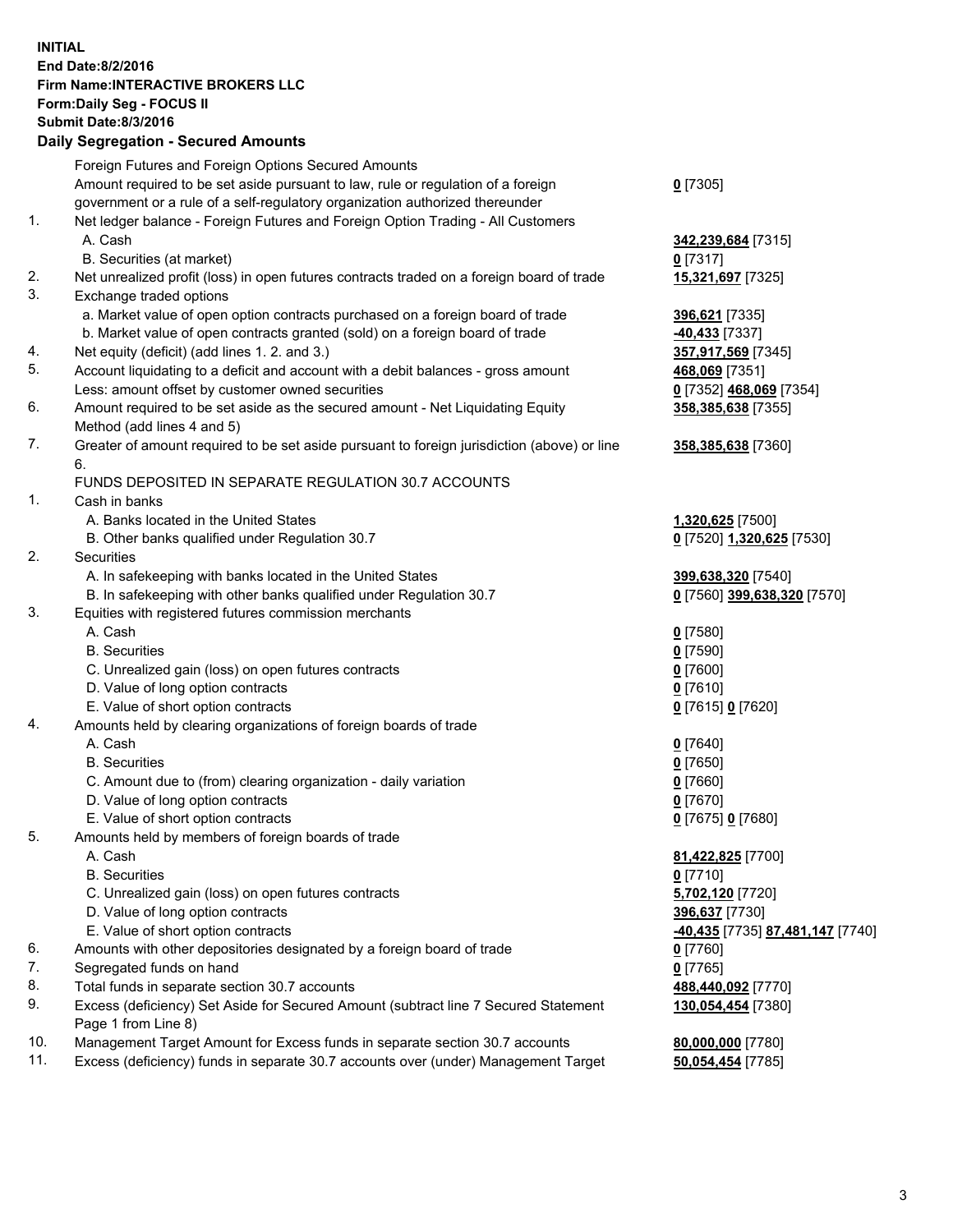**INITIAL End Date:8/2/2016 Firm Name:INTERACTIVE BROKERS LLC Form:Daily Seg - FOCUS II Submit Date:8/3/2016 Daily Segregation - Segregation Statement** SEGREGATION REQUIREMENTS(Section 4d(2) of the CEAct) 1. Net ledger balance A. Cash **3,080,160,111** [7010] B. Securities (at market) **0** [7020] 2. Net unrealized profit (loss) in open futures contracts traded on a contract market **-88,550,980** [7030] 3. Exchange traded options A. Add market value of open option contracts purchased on a contract market **171,413,511** [7032] B. Deduct market value of open option contracts granted (sold) on a contract market **-241,508,784** [7033] 4. Net equity (deficit) (add lines 1, 2 and 3) **2,921,513,858** [7040] 5. Accounts liquidating to a deficit and accounts with debit balances - gross amount **64,766** [7045] Less: amount offset by customer securities **0** [7047] **64,766** [7050] 6. Amount required to be segregated (add lines 4 and 5) **2,921,578,624** [7060] FUNDS IN SEGREGATED ACCOUNTS 7. Deposited in segregated funds bank accounts A. Cash **211,253,546** [7070] B. Securities representing investments of customers' funds (at market) **1,804,421,020** [7080] C. Securities held for particular customers or option customers in lieu of cash (at market) **0** [7090] 8. Margins on deposit with derivatives clearing organizations of contract markets A. Cash **28,558,499** [7100] B. Securities representing investments of customers' funds (at market) **1,179,637,352** [7110] C. Securities held for particular customers or option customers in lieu of cash (at market) **0** [7120] 9. Net settlement from (to) derivatives clearing organizations of contract markets **-5,606,280** [7130] 10. Exchange traded options A. Value of open long option contracts **171,419,876** [7132] B. Value of open short option contracts **-241,514,961** [7133] 11. Net equities with other FCMs A. Net liquidating equity **0** [7140] B. Securities representing investments of customers' funds (at market) **0** [7160] C. Securities held for particular customers or option customers in lieu of cash (at market) **0** [7170] 12. Segregated funds on hand **0** [7150] 13. Total amount in segregation (add lines 7 through 12) **3,148,169,052** [7180] 14. Excess (deficiency) funds in segregation (subtract line 6 from line 13) **226,590,428** [7190] 15. Management Target Amount for Excess funds in segregation **155,000,000** [7194] 16. Excess (deficiency) funds in segregation over (under) Management Target Amount **71,590,428** [7198]

Excess